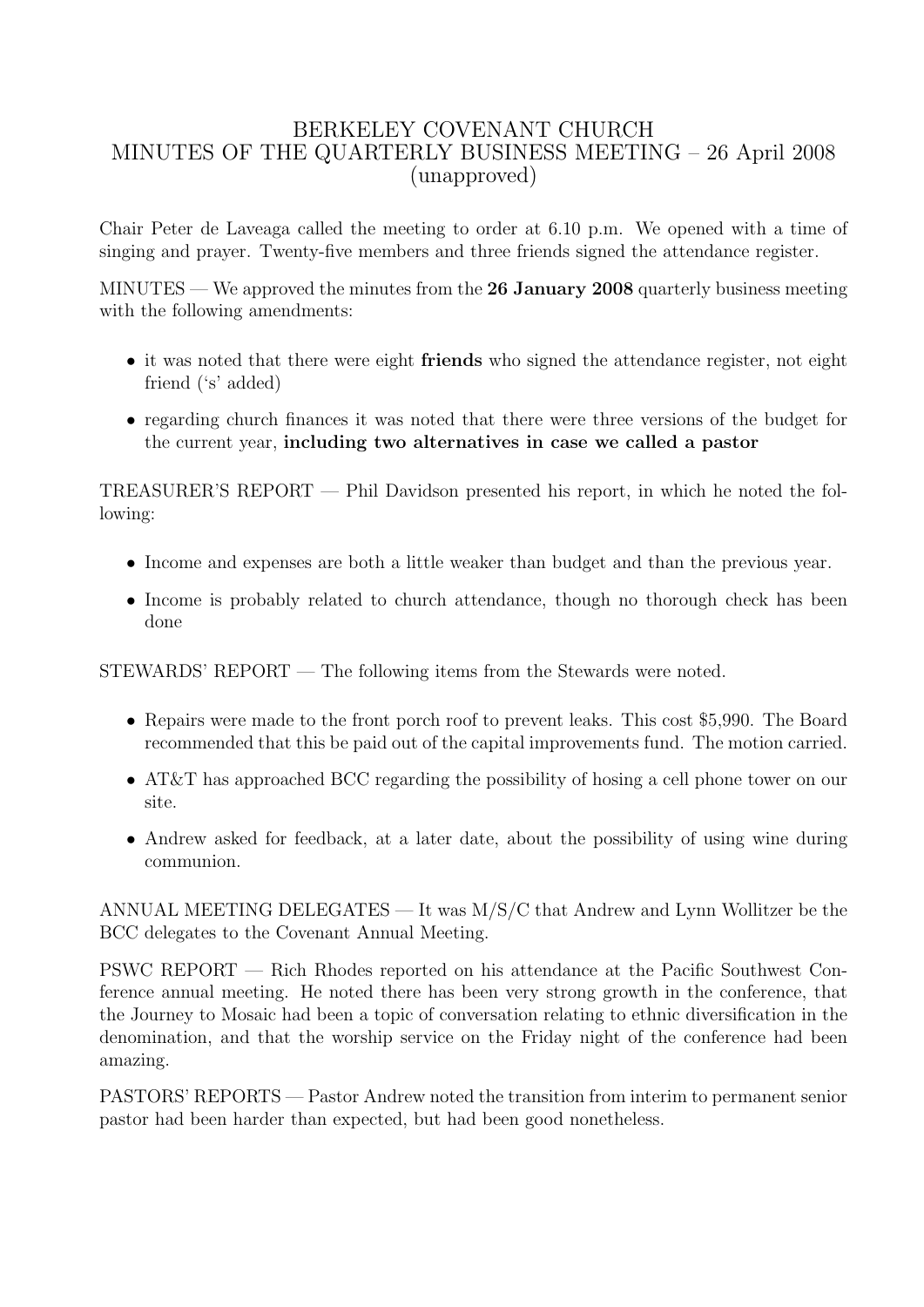- He reminded us that we trust in God more than in any person.
- Andrew discussed the notion of sowing mustard seeds, and of seeing and feeling the Spirit going ahead of us.
- Andrew reported that God had led us to a desire to call Leanne Wydick to lead us in worship. He noted that this would have implications for Pastor Amy's position with the church: that Amy would stay with us through the end of July.
- Pastor Amy reported that she agreed with Andrew regarding God's had and direction. She noted that she had loved being at BCC, but that God said she would not remain in our church. She encouraged us to look to God for vision, for equipping, and for support.
- It was noted that Amy had really invested in our church. A time of prayer for Amy ensued.
- Andrew encouraged us to observe the seeds of growth, to get to know new people God is bringing into our midst.
- Andrew reported on two other positions we are thinking about:
	- Community Life Pastor: to strengthen BCC community and small groups, and to go out into the community and reach out. We are not looking to fill this position immediately due to financial constraints.
	- Pastor Emeritus: to be involved in ministry on a part-time basis and to teach (e.g., in adult education). This position would preferably be filled by someone older.
- Leanne reported that she was excited by possibilities as music director.
- Comments from the floor affirmed the value of recent pastoral ministry.

SALARY FOR SENIOR PASTOR — Phil Davidson presented a proposal for compensation for Andrew Wollitzer.

- The Board is of the opinion that having ownership of 1540 Ada St is valuable; the proposal has Andrew and Lynn moving into that house.
- The proposal included an additional \$9,500 for salary for the current financial year, for which the Board sought congregational approval. Additional pension payments could be around \$2,000.
- It was noted that Andrew and Lynn would not buy into 1540 Ada St.
- Q: how does Andrew feel not having an associate pastor around? A: it is good to have Leanne around, and financing an associate pastor is a major goal for the June budgeting process.